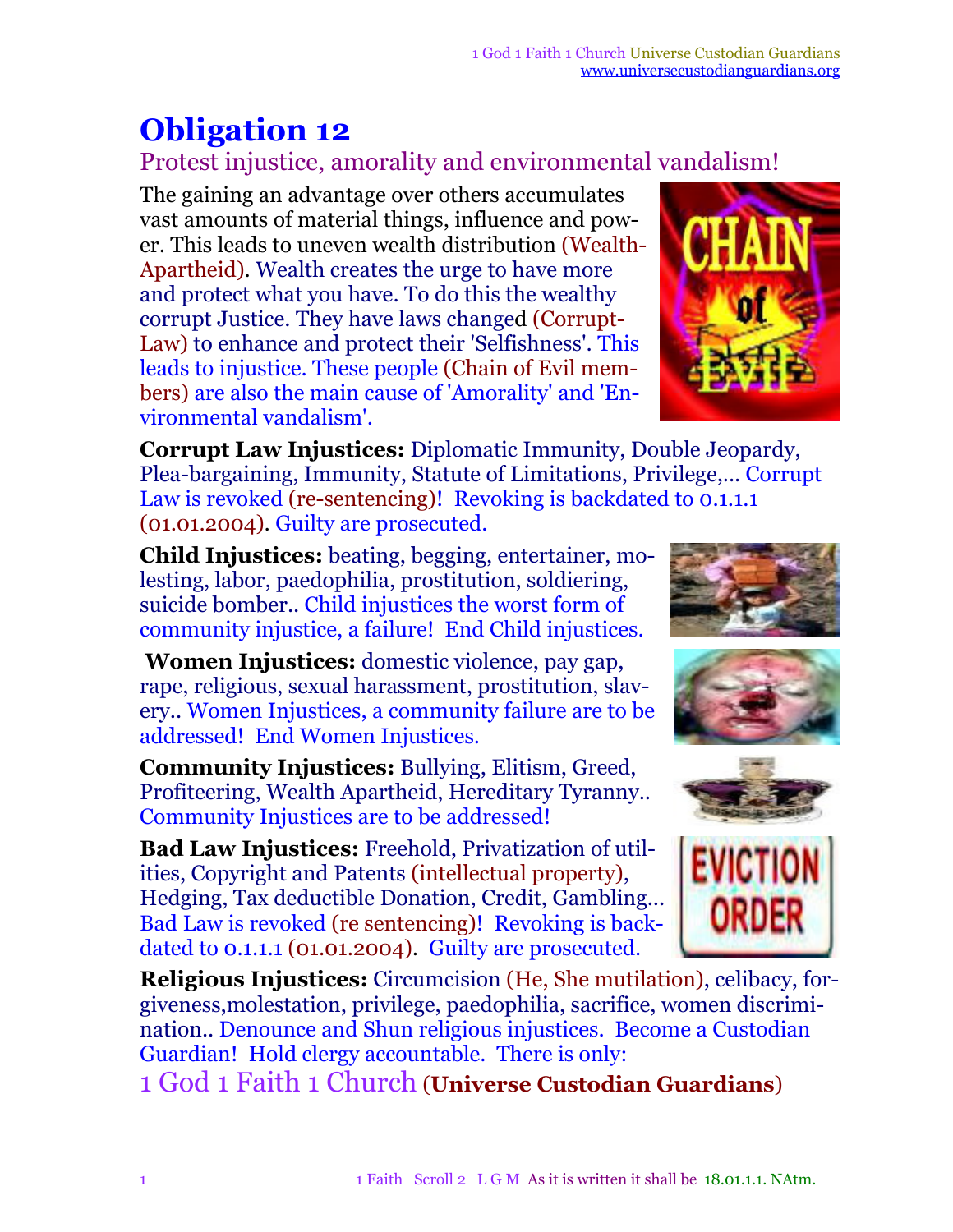Justice is a 'Basic' human need. Justice is essential for a community to function, survive (see 7 Provinces). Justice establishes Truth, rectify In Justice. Justice has no jury. It has mandatory sentencing, rehabilitation, compensation.

**Governance Injustices:** Assassination, Corruption, Elitism, Environmental vandalism, Execution, Invade, Pollute, Torture, Wealth Apartheid, Tyranny,.. Replace Tyranny (Hereditary, Political) with multiple choice 1 st past the post freely elected Committee Governance. Prosecute Tyranny: **MS R7** Governance that creates injustices is Evil is replaced, prosecuted: **MS R7** .

Every person has a moral, Civil Duty to end Injustice. Hold people Accountable that are the cause and effect of Injustice, **MS R6**-**R7**

## Zero Tolerance to Injustice !

Many in the community endorse Amorality. This ends. Religious philosophy's are discarded to pursue, consumerism and leisure time activities. Morals are replaced with a pursue of self gratification (embracing one's dark evil side). This is not acceptable! These people are held accountable.

Humans downfall too much leisuretime. This ends. Too much leisuretime, is cause and effect of too much unneeded, junk. Too much, garbage. Too much, pollution. Too much tourism. Too much boredom. Too much addictions. Too much playing or watching games. Not enough work ethic and Community spirit.

Too much leisuretime, is replaced (wmw, volunteering). **1 God** set the example work 5 days on day 6 evaluate your achievement, complete any unfinished work and plan next weeks work. After work leisuretime is used to volunteer. On day **7** rest enjoy life have a Fun Day, Celebrate*,* attend a Gathering. No Gathering near, start 1.

The pursue of self gratification leisuretime. Divides the community into those that have too much and those that have not enough (Wealth Apartheid). Cut Amorality, leisuretime, consumerism, waste and embrace: **1 God 1 Faith 1 Church U.C.G.**

**Environmental Vandalism** (Eco terrorism) is individuals and